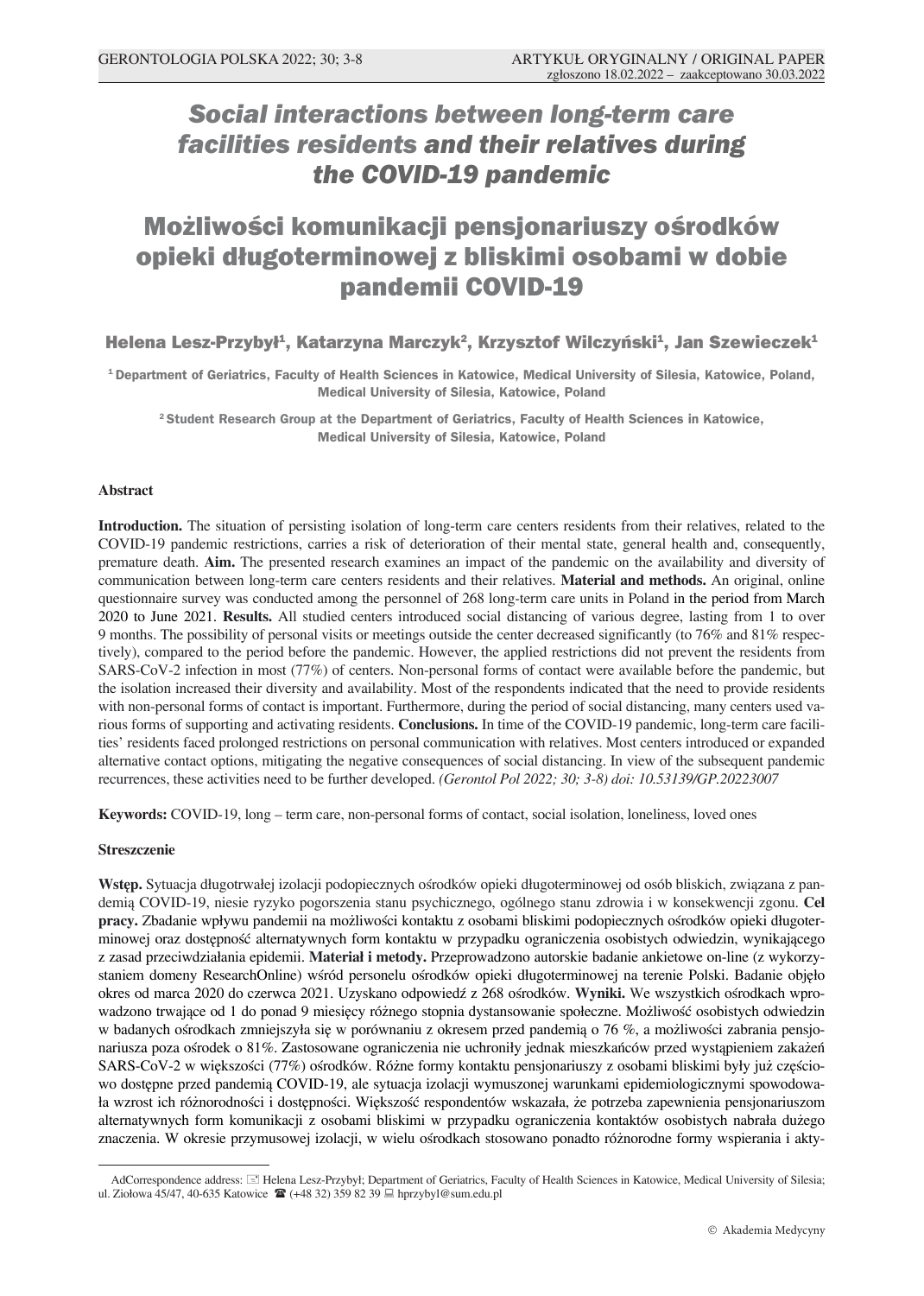wizacji pensjonariuszy. **Wnioski.** Po wybuchu pandemii COVID-19 pensjonariuszy ośrodków opieki długoterminowej dotknęły długotrwałe ograniczenia osobistych kontaktów z bliskimi osobami. Większość ośrodków wprowadziła lub rozszerzyła alternatywne możliwości kontaktu, łagodząc niekorzystne następstwa obowiązującego dystansu społecznego. Wobec kolejnych nawrotów pandemii, działania te wymagają kontynuacji i dalszego rozwijania. *(Gerontol Pol 2022; 30; 3-8) doi: 10.53139/GP.20223007*

**Słowa kluczowe:** COVID-19, ośrodki opieki długoterminowej, zdalne formy kontaktu, izolacja społeczna, samotność, osoby bliskie

# **Introduction**

Isolation of older persons living in long-term care facilities from their family and friends puts this vulnerable population at risk of mental and functional deterioration which may lead to general health decline and premature death. This issue is of particular concern in the context of the COVID-19 pandemic. Limitation of the direct contact with loved ones may intensify feelings of social isolation and loneliness. Social isolation is definied as an "objective and quantifiable reflection of reduced social network size and paucity of social contact" [1]. Consequences of social isolation among seniors may be divided into two categories: first, worsening of physical care of a dependent person and second, psychosocial implications for elderly persons. Although the first consequence primarily affects elderly persons living alone, it may also affect residents of long-term care centers. Direct participation of relatives in the care of older persons in long- -term care facilities is essential the quality of care. Limitations of the face to face contact between older people with their loved ones impacts negatively on their general well-being and also on the effectiveness of treatment and rehabilitative interventions. Barriers to interpersonal contacts may initiate a vicious circle: feelings of loneliness and depression resulting from limited contact with loved ones may lead to the avoidance of contact and the intensification of social isolation. Feeling in loneliness, is a hallmark of older age. According to Britannica, it is a "distressing experience that occurs when a person's social relationship is perceived to be less in quantity and especially in quality, than desired." [2].

Although loneliness can be experienced by people of any life stage, its prevalence becomes higher with advancing age, with the highest frequency among seniors aged over 80 years [3]. According to Gardiner and colleagues, loneliness was a significant problem in the community of long-term care center residents even before the pandemic, as the prevalence of 'moderate loneliness' was 61% and the prevalence of 'severe loneliness' was 35% [4]. Numerous studies have shown relationships between the psychosocial situation of older persons and their health status. Both loneliness and depression are associated with an impairment of functional fitness and increased mortality [5,6]. The presence of loneliness is associated with elevated blood pressure [7], higher occurrence of depression [8] and cognitive decline even after controlling the physical impact of social isolation [9]. The negative impact of social exclusion during the pandemic on both the physical, and mental health has been shown [10]. Social isolation is associated with higher frequency of acute and chronic pain [11], higher prevalence of depression [12] and worsening of pre-existing depression [13] as well as an increase in mortality [14] resulting, among others, from an increase in inflammatory status ("inflammaging") indicated by parameters such as CRP and IL-6 [15] and increased risk of an acute myocardial infarction and death of coronary heart disease [16]. Even though social isolation is not always linked to the subjective feeling of loneliness, the association of lower quality of social interactions, less frequent phone contact and higher levels of social isolation with higher levels of loneliness in geriatric patients was reported. [17] So far, there are few studies of the impact of the COVID-19 pandemic on the social interactions between long-term care centers' residents and their relatives and preventive measures developed by the centers to mitigate negative effects of the communication restrictions.

#### **Aim**

The aim of the study was to examine the impact of COVID-19 pandemic restrictions on face to face meetings between long-term care centers residents and their relatives and to analyze the interventions taken by the centers to mitigate these restrictions.

### **Material and methods**

An on-line survey was conducted (using the ResearchOnline domain) among the staff of long-term care centers in Poland related to residents aged 60 years or more between the period of March 2020 to June 2021. A response was received from 268 centers, including 51% of public independent living facilities, 22% of private in-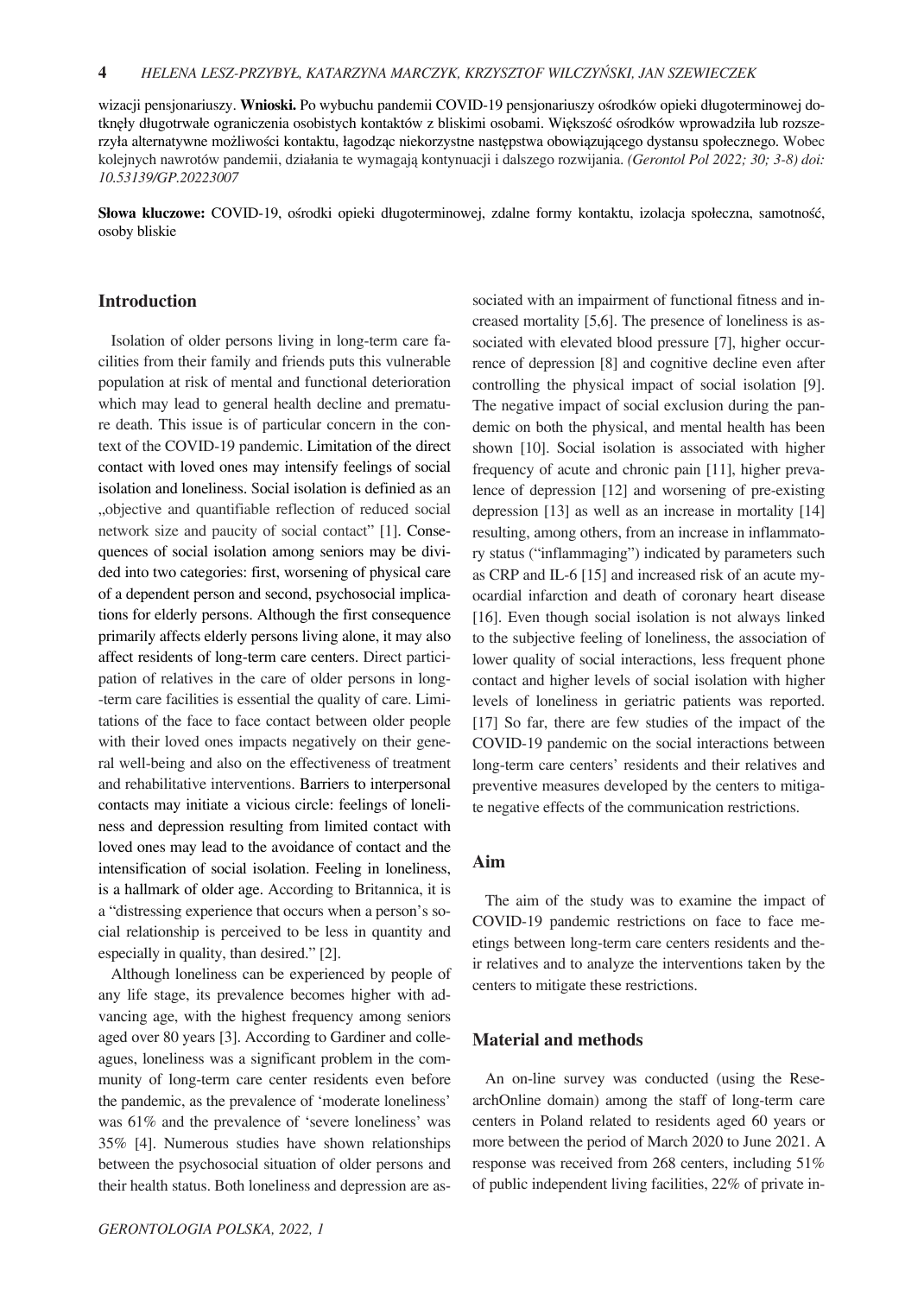dependent living facilities, 16% skilled nursing facilities, 6% of assisted living facilities, 5% others. The survey contained 16 questions, including closed, open – and multiple choice questions, concerning the impact of the COVID-19 pandemic on the functioning of long-term care centers, the duration and scope of social distancing during the pandemic, the availability of various forms of communication between residents and their relatives before and during the pandemic, participation of residents in the offered forms of communication with loved ones. Each center was represented by one staff representative who filled out the survey. Among respondents, 58% were center managers, 15% administration employees, 3% nurses, and 23% others, mainly center owners and social workers. According to the position of the Bioethics Committee of the Medical University of Silesia, this study did not require an assessment by the Bioethics Committee.

# **Results**

All of the centers studied had persons aged 60 or over under their care. 176 (65.7%; 95% confidence interval  $(CI) = 60.0 - 71.4$  of the surveyed centers were able to determine the percentage of residents aged 60+ who stayed in touch with their relatives before the pandemic, an average of 73% of residents ranging from 10% to 100%. All the centers introduced restrictions on personal contacts between residents and their relatives during the pandemic for 1 to over 9 months (figure 1).

Personal contact options, like personal visits of relatives or meetings outside the center, decreased significantly (by  $71\%$  (statistical significance (p) < 0.001) and 86% (p <0.001) respectively) compared to the pre-pandemic period (figure 2).

Despite observance of all the rules for the prevention of infection, SARS-CoV-2 cases among staff were reported in 83% of the centers  $(95\% \text{ CI} = 78.3 - 87.4\%)$ and among residents in 77% of the centers (95%  $CI = 71.8 - 81.9\%$ ). To mitigate pandemic-related restrictions, the centers organized alternative forms of communication between care center residents and their loved ones. These included, inter alia, physical meetings behind vapor barriers consisting of glass or foil barriers in predesignated visiting rooms, outdoor meetings with appropriate social distancing (e.g. from a balcony or window), video calls, mobile phone calls, traditional letter writing. In 143 (53.4%;  $95\%$  CI = 47.4-59.7) of surveyed centers, personnel were able to confirm the use of these alternative forms of communication from 0 to 100% of residents, on average 50%. In 9 (3.36%, 95% CI = 1.2‑5.52) of centers, none of the residents used alternative communication mediums. Among care center staff, 66% of respondents, who answered the question reported that the number of care center employees was sufficient to ensure proper care of residents and contacts with relatives during the pandemic, 23% assessed that there was a slight shortage of staff,  $7\%$  – that the shortage was moderate and  $1\%$  – that the shortage was severe; 3% of respondents were unsure). At the same time, 28% of care center respondents reported that there exists a need to



Figure 1. Percentage of centers where contact restrictions were applied in the following months of pandemic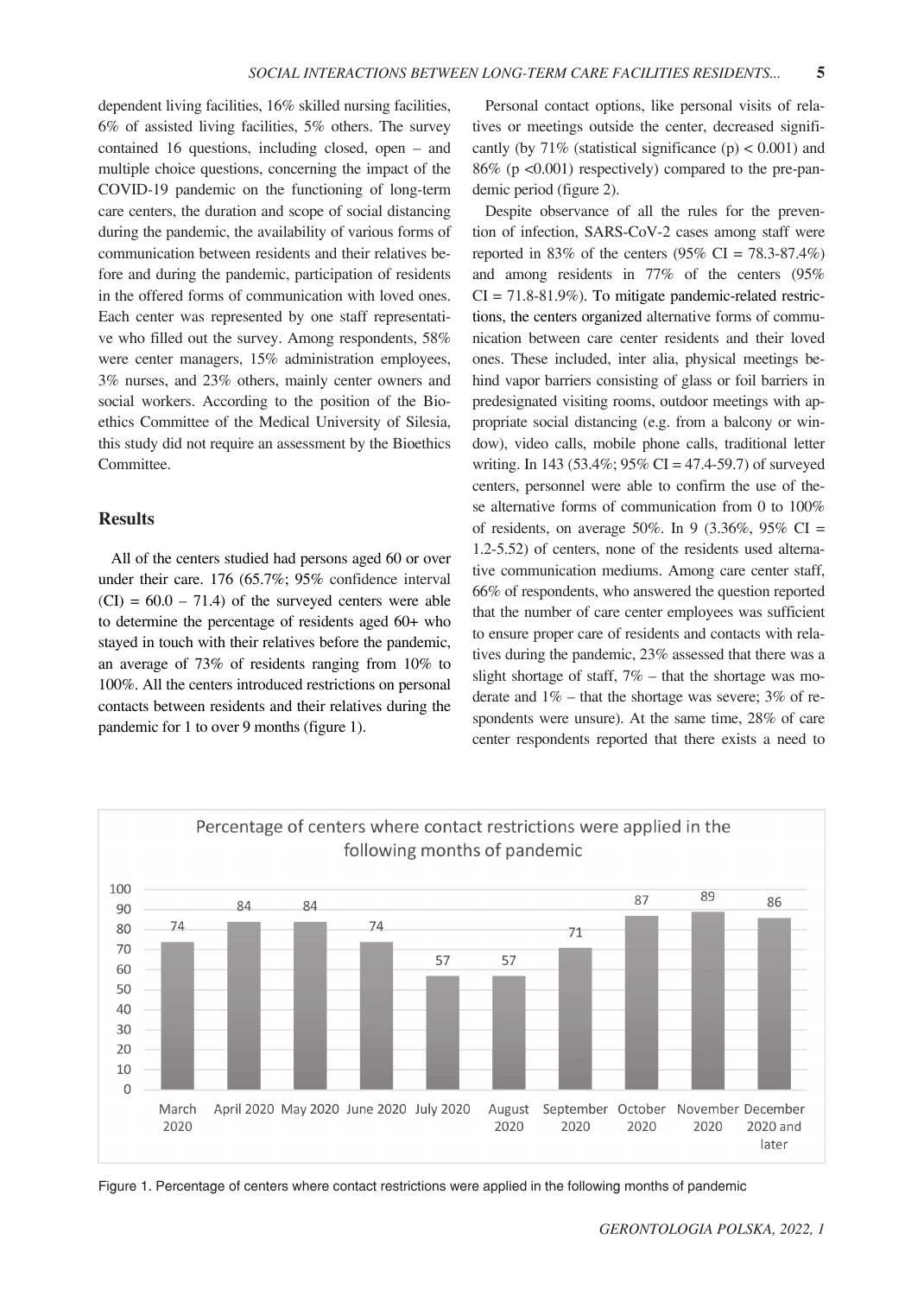

Figure 2. Forms of contact with loved ones available before and during the COVID-19 pandemic

hire additional employees. In 11% of the centers, it was necessary to enlist volunteers or hire additional staff to deal with the increased demands in the field of remote social interactions caused by the COVID-19 pandemic. Moreover, among measures to improve the ability of residents to communicate with their relatives, 53% of respondents indicated the need for co-financing for the purchase of telecommunications equipment, 29% – the need for the development of guidelines on the organization of different forms of contact, and 20% – the need for staff training. The vast majority of respondents believed that providing residents with non-personal forms of contact with relatives was important – in the opinion of 39% this need is a fundamental need, and according to 42%, a moderate need. 4% of respondents reported that there is no need to use additional forms of contact, 15% that the need for alternative forms of contact are insignificant. In all surveyed centers, various additional methods of supporting and activating residents were used during the pandemic. Occupational therapy was available in 89% of the care centers, physical activity – in 82%, fresh air walks in 75%, and psychotherapy – in 51% of the centers. Among other activities, music therapy, art therapy, access to religious service, gardening and many others were mentioned by the respondents.

## **Discussion**

Aging leads to increased dependence on assisted living services. When adequate care in the home environ-

ment is not possible, care center must meet not only the basic needs of life, but also psychological, social needs and access to medical care and rehabilitation. Enabling contact with relatives and acquaintances is a basic necessity of elderly care service providers. This care requirement is not without risk. As the COVID-19 pandemic has shown, disease spread with uncontrolled social gatherings is possible. In Italy, there is evidence that social gatherings among elderly persons in care centers greatly facilitated the spread of COVID-19 and put the residents on significant risk due to the high mortality rate from COVID-19 among these population [18,19]. Further dramatic information indicated that the risk of infection also applies to the staff of care centers. When care staff fall ill, resident care employee shortages may result [20]. Our analysis showed that the vast majority of long-term care centers in Poland were also affected by SARS-CoV-2 infections among both residents and staff. Further consequences of the epidemic resulted from the need to apply procedures to reduce the risk of infection spread, especially social distancing. This meant that residents were sometimes cut off from the possibility of direct meetings with relatives for many months. It could be assumed that this form of social isolation would have a very adverse effect on the mental state of older people and therefore alternate forms of communication between residents and relatives should be intensified. The subject of the presented publication is an analysis of the scale of restrictions applied in time ofthe pandemic in long-term care centers in Poland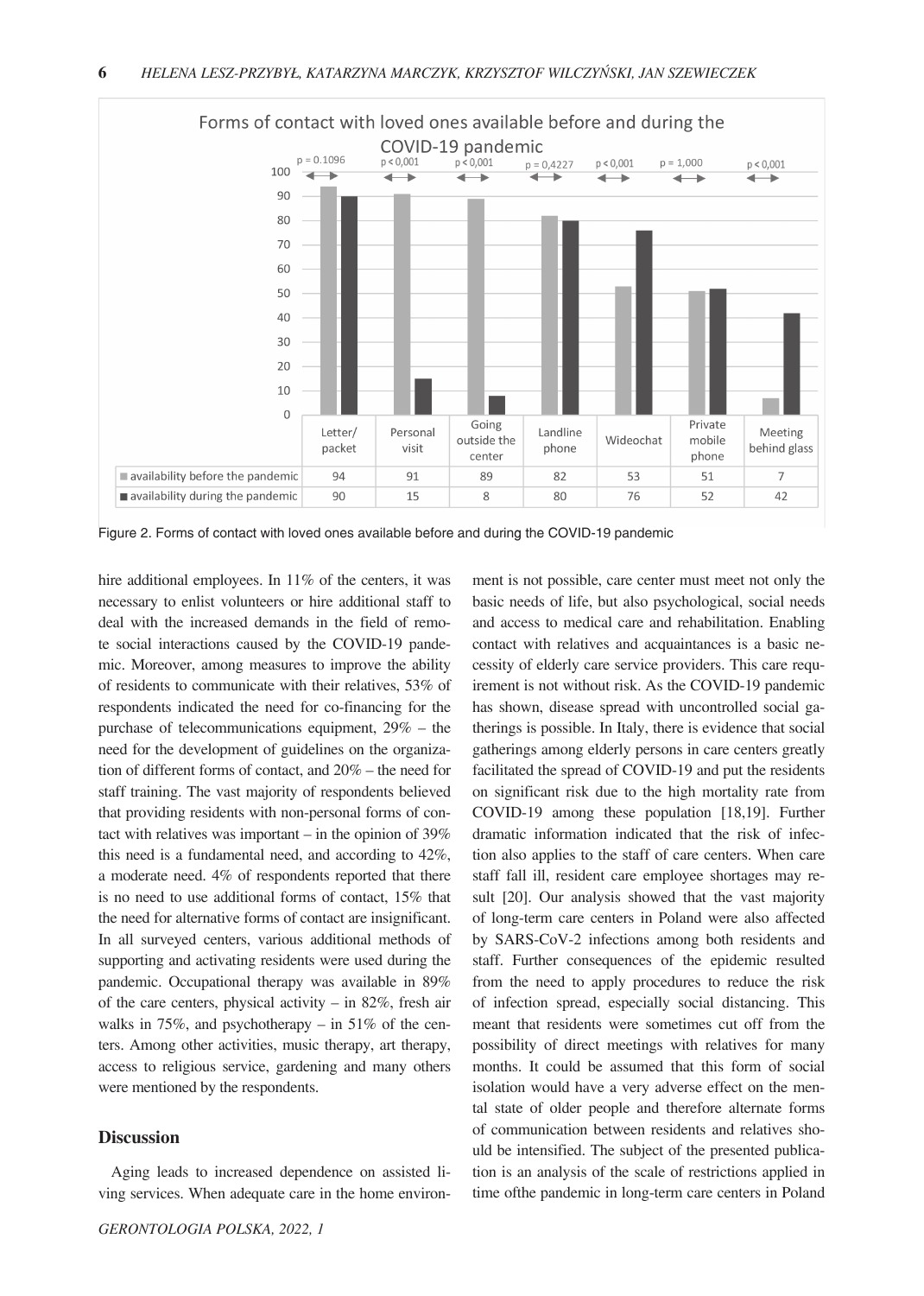and the forms of compensating for the negative effects of these restrictions, developed in various centers.

Our analysis suggests that most long-term care facilities enacted restrictions on direct person to person contact due to the pandemic, which increased the risk of loneliness and social isolation among residents. Care centers developed alternate forms of communication between relatives and residents and intensified psychological and social support for seniors. Financial constraints, staff shortages and a lack of guidelines were the drivers of these efforts.

Current object of interests of gerontechnology is assistive technology, which includes monitoring tools such as arm bands that asses vital signs and are meant to compensate for physical disability and insufficient physical care. Social media, applications for video – calls were designed originally mainly with a view to younger people and require computer skills or personnel assistance. However, it may be useful medium for non-direct social contact among elderly residents of care centers and their loved ones in the context of the COVID-19 pandemic. Challenges for the remain: in our study, it turned out that the difficulties were also on the side of the residents – in some centers none of the seniors took advantage of the offered, alternative forms of communication with relatives. Our analysis does not allow us to determine the nature of these difficulties. However, it can be assumed that the causes may have included advanced cognitive impairment, depressive syndromes, visual or hearing impairment, as well as the 'not-for-me' attitude of older persons. However, the restrictions related to the COVID-19 pandemic have given a new impetus to overcome these difficulties and use new communication technologies in the care of seniors.

There are limited reports concerning the impact of use of remote forms of contact on the prevalence of social isolation and loneliness. Yu et all. reported positive impact of using the social network sites on social wellbeing outcomes the population of Americans older than 50 years of age: higher perception of support from friends and children and feelings of connectedness [21]. According to Leist, participation in social media can help in reducing stress, loneliness and increase feelings of control by receiving social support in times of difficult life situations [22]. Another study, based on Germans older than 40 years of age, showed that daily internet users (using social network sites e.g. Facebook and using internet in different ways for contact with loved ones) were less vulnerable to social isolation compared with those with rare or no social media use [23]. Nevertheless, according to Noone and colleagues, the impact of video calls on loneliness and social isolation in seniors is uncertain and there was reported a need for further investigation [24].On the other side, none of the studies analyzed in this research [24] was conducted during the COVID-19 pandemic.

Whether the impact of remote forms of contact with loved ones on seniors is well proven or not, we believe that it is positive development, that difficult situation of pandemic encouraged the long- term care centers personnel to organize different forms of social activity for their residents. The importance of that activity is highlighted by the reports that seniors who are engaged in interactions with loved ones across generations are less lonely [25]. Lessons learned during the COVID-19 pandemic in the context of remote social contact may be applied more widely among elderly long-term care residents, e.g. with family living abroad. However, further study is necessary to compare direct and remote social contact and its impact on the emotional well-being of seniors living in long-term care centers.

# **Conclusions**

Restrictions related to the COVID-19 pandemic, including social distancing, were common in long-term care centers in Poland. All centers sought to develop alternate methods of communication between residents and relatives and various forms of psychological and social interventions were enacted to prevent feelings of loneliness and social isolation of the wards. Obstacles to the implementation of these measures were financial constraints, staff shortages and a lack of guidance. These issues require further research.

Conflict of interest None

#### **References**

- 1. Steptoe A, Shankar A, Demakakos P, Wardle J. Social isolation, loneliness, and all-cause mortality in older men and women. Proc Natl Acad Sci U S A. 2013;110(15):5797-5801.
- 2. Hawkley L. Loneliness. 2018. Available at: https://www.britannica.com/science/loneliness. Accessed December 17, 2021.